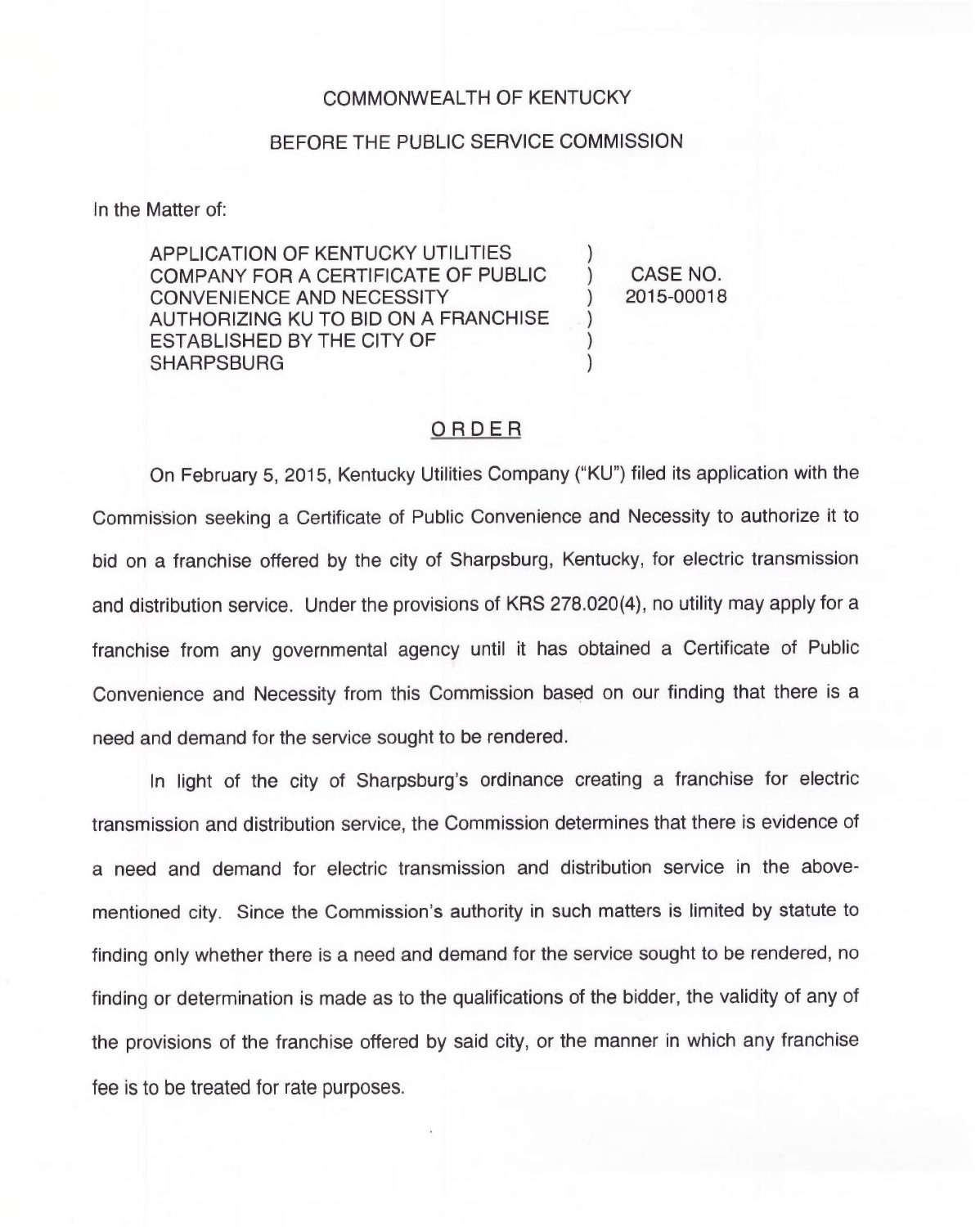## IT IS THEREFORE ORDERED that:

 $1.$ KU is granted a Certificate of Public Convenience and Necessity that authorizes it to bid on a franchise offered by the city of Sharpsburg, Kentucky, for electric transmission and distribution service.

2. If KU is not the successful bidder, KU shall, within ten days of the award of the franchise at issue, file with the Commission a written notice stating that KU was not the successful bidder.

3. If KU is the successful bidder, KU shall, within ten days of the award of the franchise at issue, file with the Commission a copy of the executed franchise agreement and a statement disclosing the amount of the initial franchise fee.

4. If KU is the successful bidder, KU shall, within ten days of an increase or decrease in the amount of the initial franchise fee set forth in the franchise agreement, file with the Commission documentation setting forth the revised fee.

5. Any documents filed pursuant to ordering paragraphs 2, 3, or 4 of this Order shall reference the number of this case and shall be electronically submitted via the Commission's electronic Tariff Filing System.

6. This Order shall not be construed as granting a Certificate of Public Convenience and Necessity to construct utility facilities in said city.

By the Commission

ATTEST Executive Director

ENTERED **FEB 0 9 2015** KENTUCKY PUBLIC *ICE COMMISSION* 

Case No. 2015-00018